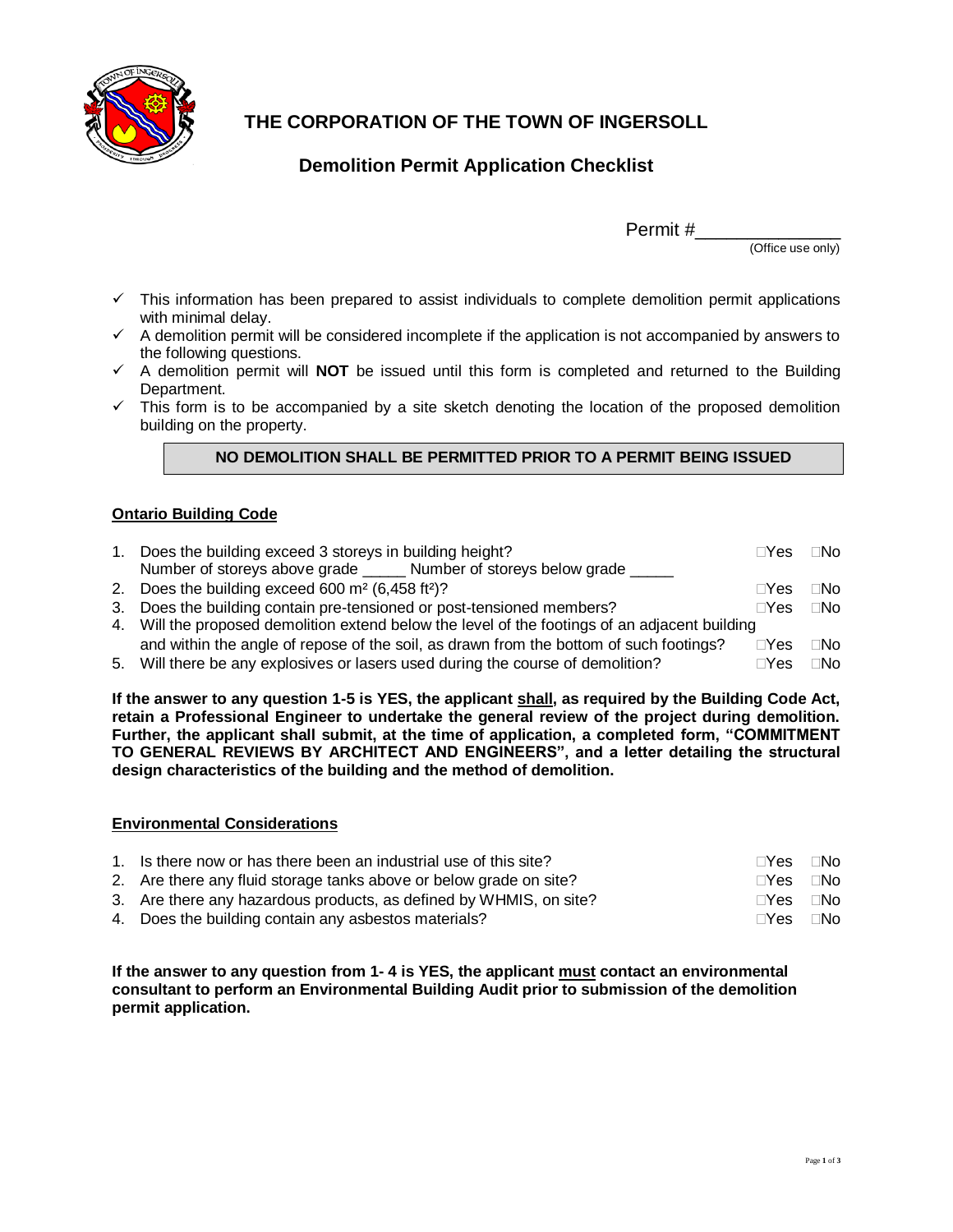### **ONE CALL -1-800-400-2255 - UTILITY LOCATES**

| <b>Utility Disconnect Acknowledgement</b>                                                                                                 |                            | N/A                                                                                                                  |  |        |
|-------------------------------------------------------------------------------------------------------------------------------------------|----------------------------|----------------------------------------------------------------------------------------------------------------------|--|--------|
| <b>Union Gas</b><br>PO Box 2001<br>Chatham, ON<br><b>N7M 5M1</b><br>Phone # 1-888-774-3111                                                | Approved By:<br>Signature: |                                                                                                                      |  | $\Box$ |
| <b>Bell Canada</b><br><b>Ph: 310-BELL</b><br>310-2355                                                                                     | Approved By:<br>Signature: |                                                                                                                      |  | $\Box$ |
| <b>Erie Thames</b><br>P.O. Box 157, 143 Bell Street<br>Ingersoll, ON N5C 2N9<br>Office: (519) 485-1820<br>Email: info@eriethamespower.com | Approved By:<br>Signature: | <u> 1989 - Johann Barbara, martin amerikan basar dan basa dan basa dan basa dalam basa dalam basa dalam basa dan</u> |  | $\Box$ |
| <b>Hydro One</b><br>Phone # 1-888-664-9376<br>Email:<br>CustomerCommunications@HydroOne.com                                               | Approved By:<br>Signature: |                                                                                                                      |  |        |
| <b>Rogers</b><br>800 York St<br>London, ON N6A 5B1<br>Phone 519-660-7527<br>Fax #519-672-0199                                             | Approved By:<br>Signature: | <b>Date:</b> Date:                                                                                                   |  |        |
| <b>County of Oxford</b><br>Sewer and Water Department<br>21 Reeves St<br>Woodstock, ON<br>519-539-9800                                    | Signature:                 |                                                                                                                      |  |        |

Town of Ingersoll requires a Road Allowance Excavation Permit – Fee \$100.00 Requires Public Works sign off.

Applicant may or will be required to pay a \$1000.00 refundable deposit.

*If there is an onsite sewage system on the property, it must be decommissioned at the time of demolition and proof shall be submitted in the form of a receipt of the sewage removal by a licensed septic sewage hauler and a visual inspection of the destruction or removal of the septic tank.*

*If water and waste water services are provided by the County of Oxford, an inspection is required by the County at the time of demolition to ensure the water and waste water pipes are properly capped off at the property line. Please call the County of Oxford and the Town of Ingersoll for inspection.*